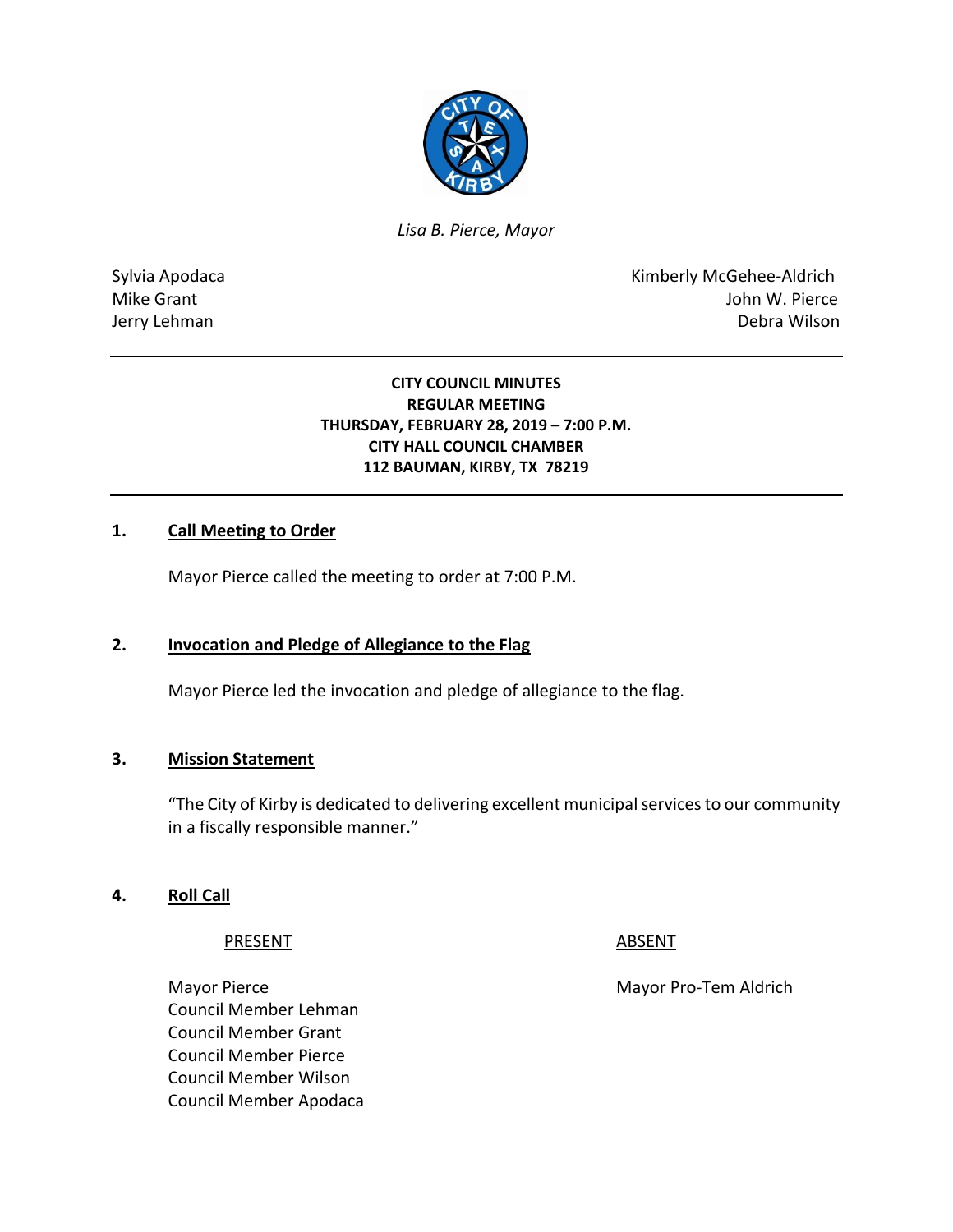Although Mayor Pierce deviated from the agenda, the minutes will be prepared in the order the agenda was posted.

## **5. Citizen Participation**

1. Ms. Mary Ortiz – She supports the age increase from 18 to 21 in purchasing tobacco products. She asks if we would delay the age to purchase to give teens a little more time to mature.

2. Mr. Jerry Sevedra – Member of American Heart Association would like to thank Council for the ordinance raising the age to purchase tobacco products. He suggested that the penalty for selling to a minor be placed on the person or retailer and not the clerk and adding a separate definition for E-cigarettes.

3. Mr. Boyd Baxter – He is a Prevention Specialist. Youth smoking is on the rise especially with E-cigarettes and vaping.

4. Mr. Steve Linscomb – He is with Judson ISD providing an update on projects going on at schools in Kirby.

## **6. Consideration Of And Action On Minutes**

## a. Regular Meeting February 14, 2019

Council Member Lehman moved to accept the minutes for February 14, 2019; seconded by Council Member Apodaca. The motion carried with a 6-0 vote.

AYES: 6 NAYES: 0

# **7. Discussion And Possible Action**

# a. Presentation, Discussion And Possible Action On The 2020 US Census, Richard Castanon

Richard Castanon presented 2020 US Census information and the implementation of the Community Partnership Engagement Program (CPEG) which is made up of the Complete Count Committee. This committee is  $10 - 15$  volunteers of the city appointed by the Mayor to develop a public awareness campaign to educate the community of the new way the Census is being done. It can be established by a Resolution. Dewayne Robinson from Bexar County spoke about the Census of the suburban city council focus on the Census.

b. Discussion And Possible Action On A Request For City Services For The 2019 Braylon Nelson Walk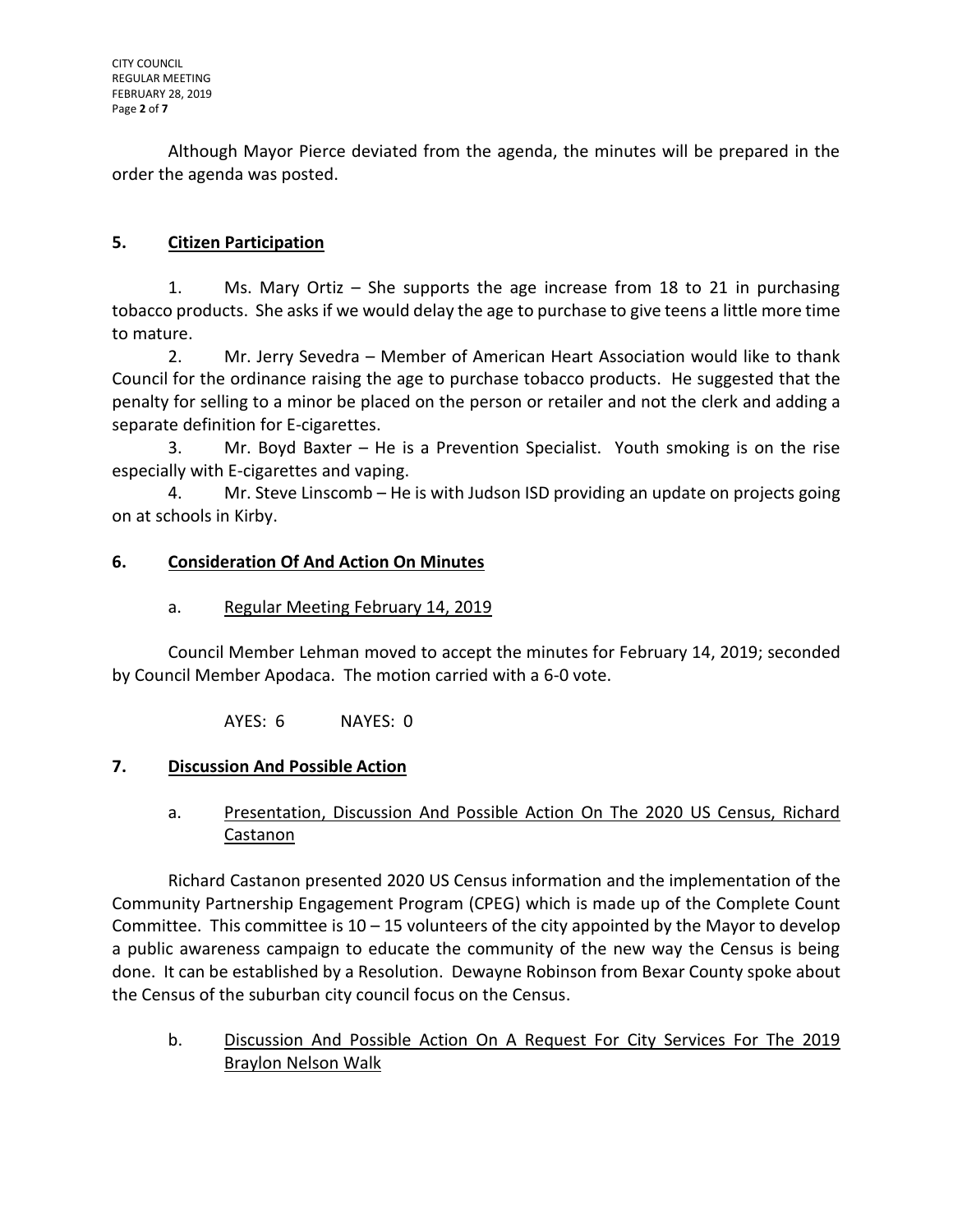Candice Matthews presented her request to have a fundraiser October 5, 2019 at Friendship Park for Braylon Nelson a survivor of road rage in Kirby 7 years ago. This is fundraiser for his medical care and physical therapy.

Council Member Grant moved to grant October 5, 2019 for the Braylon Nelson Walk; seconded by Council Member Wilson. The motion carried with a 6-0 vote.

AYES: 6 NAYES: 0

## c. Discussion And Possible Action On A Request For City Services For The 2019 Suicide Awareness Event

Veronica Herrera requesting to use the Friendship Park Softball Field and Pavilion on September 7, 2019 to do a softball tourney and walk for Suicide Awareness. Mayor Pierce asked that staff verify field is not being utilized by GNELL.

Council Member Grant motioned to extend courtesy contingent on when the baseball field will be available; seconded by Council Member Wilson. The motion carried with a 6-0 vote.

AYES: 6 NAYES: 0

d. Discussion And Possible Action On Ordinance No. O-2019-854 An Ordinance Of The City Of Kirby, Texas, Amending Sections 98.01 And 98.02 Of Chapter 98 Of The Code Of Ordinances Of The City Of Kirby, Texas To Revise The Purposes And Definitions And Adding Sections 98.08 And 98.09 To Chapter 98 Of The Code Of Ordinances Of The City Of Kirby, Texas, To Prohibit The Sale Of Cigarettes, E-Cigarettes, And Other Tobacco Products To Any Person Under The Age Of Twenty-One And Establishing A Penalty For Violations Of A Fine Not To Exceed The Sum Of \$500.00 For Each Offense. This Is The Second Reading.

Council Member Grant motioned to accept Ordinance No. O-2019-854 to prohibit the sale of cigarettes, e-cigarettes, and other tobacco products to any person under the age of twentyone; seconded by Council Member Apodaca. The motion carried with a 4-2 vote.

AYES: 4 NAYES: 2

e. Discussion And Possible Action To Consider Ordinance No. O-2019-852 Ordering A Special Election On The Reauthorization Of The Local Sales And Use Tax In The City Of Kirby, Texas At The Rate Of One-Fourth Of One Percent To Continue Providing Revenue For Maintenance And Repair Of Municipal Streets. The Tax Expires On The Fourth Anniversary Of The Date Of This Election Unless The Imposition Of The Tax Is Reauthorized; Making Provision For The Conduct Of The Election, Including City Intention To Enter Into A Joint Election Agreement And/Or Contract For Election Services With The Bexar County Elections Administrator;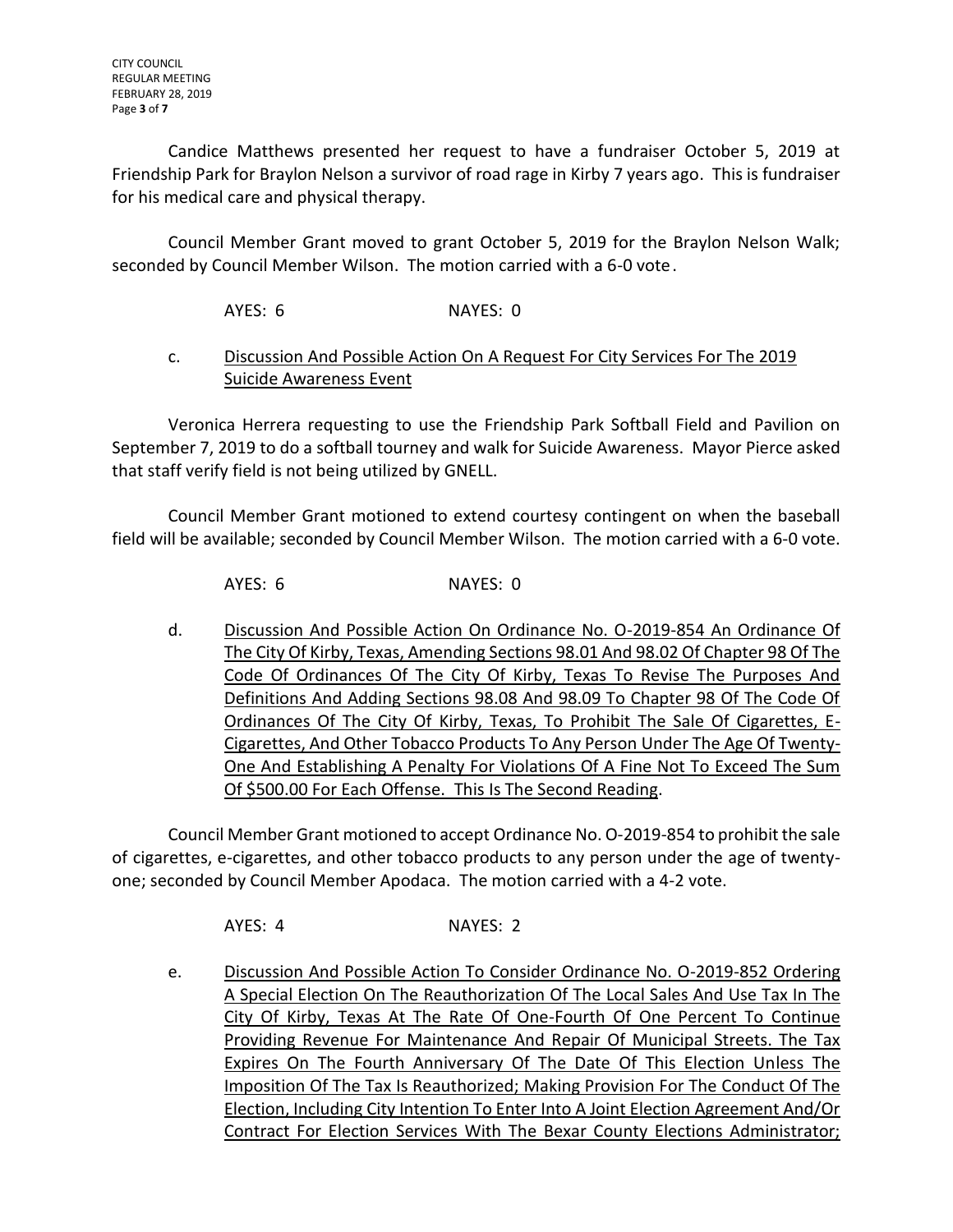CITY COUNCIL REGULAR MEETING FEBRUARY 28, 2019 Page **4** of **7**

## Resolving Other Matters Incident And Related To Such Election; And Providing An Effective Date. This Is The Second Reading.

Discusión y posible acción para considerar la Ordenanza No. O-2019-852 Ordenar una elección especial sobre la reautorización del impuesto local a las ventas y al uso en la Ciudad de Kirby, Texas, la imposición de las ventas y impuesto de uso locales en el índice de un cuarto de un por ciento para Mantenimiento Y Reparación De Calles Municipales. El impuesto expira en el cuarto aniversario de la fecha de esta elección, a menos que la imposición del impuesto esté reautorizada; Hacer disposiciones para la realización de la elección, incluida la intención de la ciudad de celebrar un acuerdo de elección conjunta y / o un contrato de servicios electorales con el administrador de elecciones del condado de Bexar; Resolver otros asuntos relacionados con incidentes y relacionados con tales elecciones; Y proporcionando una fecha efectiva. Esta es la segunda lectura.

Council Member Wilson moved to accept Ordinance No. O-2019-852 ordering a Special Election on the reauthorization of the local sales and use tax in the City of Kirby, Texas at the rate of one-fourth of one percent to continue providing revenue for maintenance and repair of municipal streets. The tax expires on the fourth anniversary of the date of this election unless the imposition of the tax is reauthorized; making provision for the conduct of the election, including City intention to enter into a Joint Election Agreement and/or Contract For Election Services with the Bexar County Elections Administrator; resolving other matters incident and related to such election; and providing an effective date; seconded by Council Member Apodaca. The motion carried with a 5-1 vote.

Council Member Lehman requested amount of money collected last fiscal year. City Manager Vernon provided amount of \$68,500.00.

AYES: 5 NAYES: 1

f. Discussion And Possible Action On An Ordinance Of The City Of Kirby, Texas Amending Chapter 70 Of The Code Of Ordinances By Adding Section 70.06 To Prohibit The Operation Of Motor-Assisted Scooters On A Street, Highway, Or Sidewalk In The City Of Kirby; Authorizing The Impoundment Of Motor-Assisted Scooters Found In The City Of Kirby; And Setting A Penalty For Violations. This Is The First Reading.

City Manager Vernon said a recommendation by Chief Bois is to charge a thirty-five dollar impound fee and five dollar per day storage.

Council Member Grant moved to accept Ordinance No. O-2019-855 amending Chapter 70 of the Code of Ordinance by adding Section 70.06 to prohibit the operation of Motor-Assisted Scooters on a street, highway, or sidewalk in the City of Kirby; authorizing the impoundment of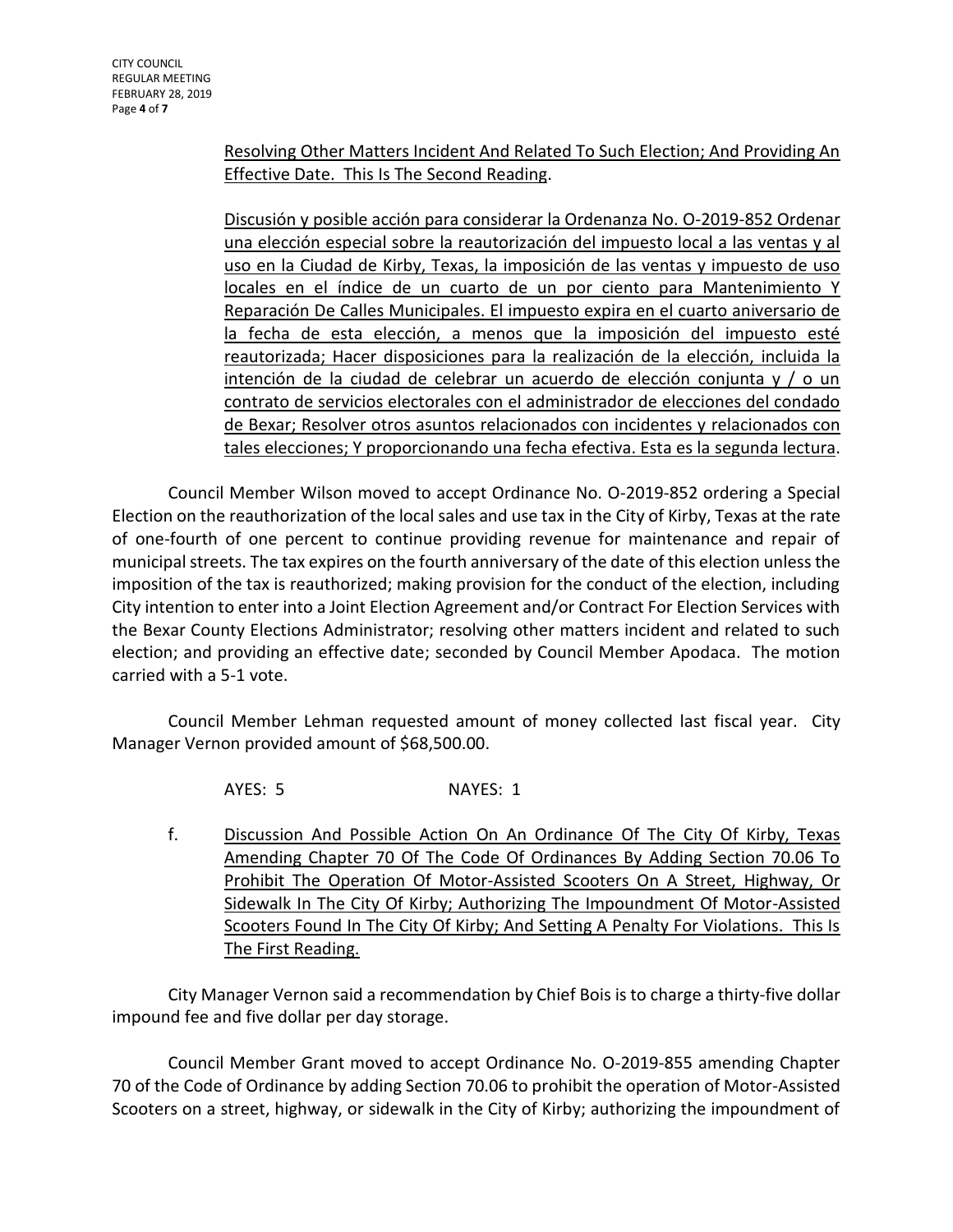Motor-Assisted Scooters found in the City of Kirby and setting a penalty for violations; Council Member Lehman seconded. The motion carried with a 6-0 vote.

AYES: 6 NAYES: 0

## g. Discussion and Possible Action On Binz Engleman Road Reconstruction Project.

Public Works Director Gilbert Salas provided a status update. There was a meeting with San Antonio Constructors, Ford Engineering and Mr. Salas and City Manager Vernon on February 21, 2019 in which a letter was given San Antonio Constructors giving them 10 days from the date of the letter to give a response.

## h. Discussion And Possible Action On A Contract For The Collection Of Closed Water Utility Accounts.

Mayor Pierce stated two presentations were received at last meeting on February 14, 2019 from McCreary, Veselka, Bragg & Allen, LLC and Linebarger Goggan Blair & Sampson, LLC to enter a contract to collect on closed water utility accounts.

Council Member Pierce made a motion to enter a contract for collection on closed water utility accounts with MVBA for services March 1, 2019 through February 28, 2022 at a cost of twenty percent of what is collected per account; Council Member Lehman seconded. The motion carried 6-0 vote.

AYES: 6 NAYES: 0

## i. Discussion And Possible Action On Appointing Member(s) To The Senior Center Corporation Board.

Norma Hamby, Senior Center Manager states there are not any applications for this Board. There was no action.

j. Discussion And Possible Action On Appointing Member(s) To The Beautification And Recycle Committee.

Mayor Pierce states there are not any applications for this Committee. There was no action.

k. **Update, Discussion And Possible Action On Appointing Regular Member(s) And** Alternate Member(s) To The Building And Standards Commission.

Mayor Pierce states there are not any applications for this Commission. There was no action.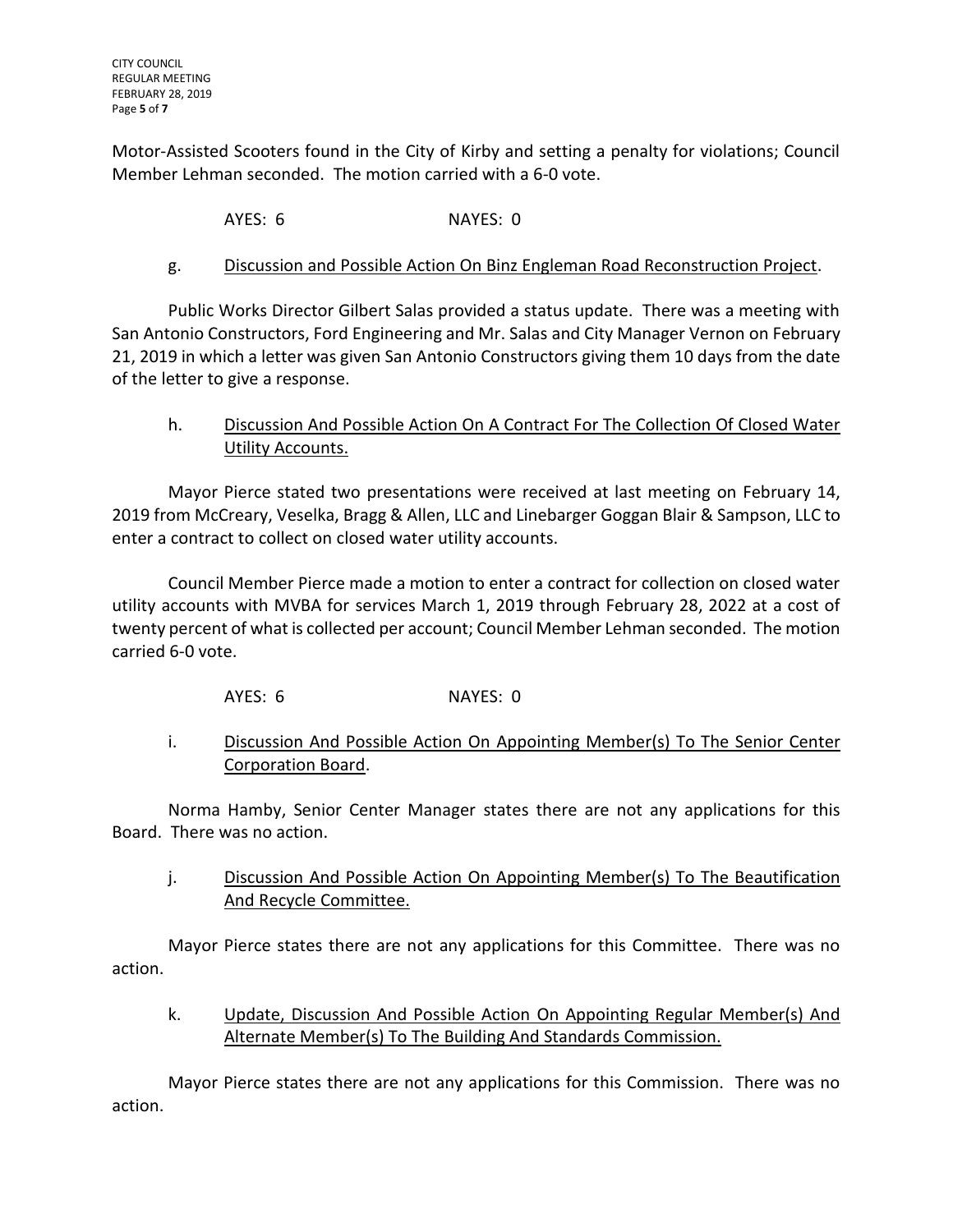## l. Discussion And Possible Action On Revisions To The City Of Kirby Personnel Policies Manual Regarding Service To The Public, Employee Responsibilities, Work Period And Compensatory Time.

City Manager Vernon informed Council of the changes to the Personnel Policy Manual. Update to Mission and Vision Statement. Section 2.19 Duty To Notify Of Arrest, Charges or Convictions. Section 6.05 Work Period and Section 6.09 Compensatory Time.

Mayor Pierce asks what is deemed a reasonable period for Comp Time to be used due to us being a small city. City Manager Vernon states employees have 120 days to use it, we will treat it the same as vacation extending the time to use it or pay it out.

Mayor Pierce states that Section 2.19 should also state in the case if there is a change in management, we should make sure all files be kept up to date.

Council Member Wilson made a motion to accept the Revisions to the City of Kirby Personnel Policies Manual; seconded by Council Member Grant effective immediately. The motion carried a 6-0 vote.

AYES: 6 NAYES: 0

## **8. Requests and Announcements**

a. Requests By Mayor And Council Members For Items To Be Placed On Future City Council Agendas And Announcements On City Events/Community Interests

Council Member Grant – He thanked everyone for coming out tonight.

Council Member Lehman – We need to bring it up or it's a closed door on the committees and why people are not signing up for them. We are cutting off some people who would like to be on some of the boards that do not live in Kirby.

Mayor Pierce – Thanked everyone for coming. We have a special meeting March 7, 2019. GNELL opening day is March 2, 2019 at 9:00 am at the softball field and the Hazard Waste Drop Off is March 9, 2019.

## **11. Adjournment**

The meeting adjourned at 8:01 P.M.